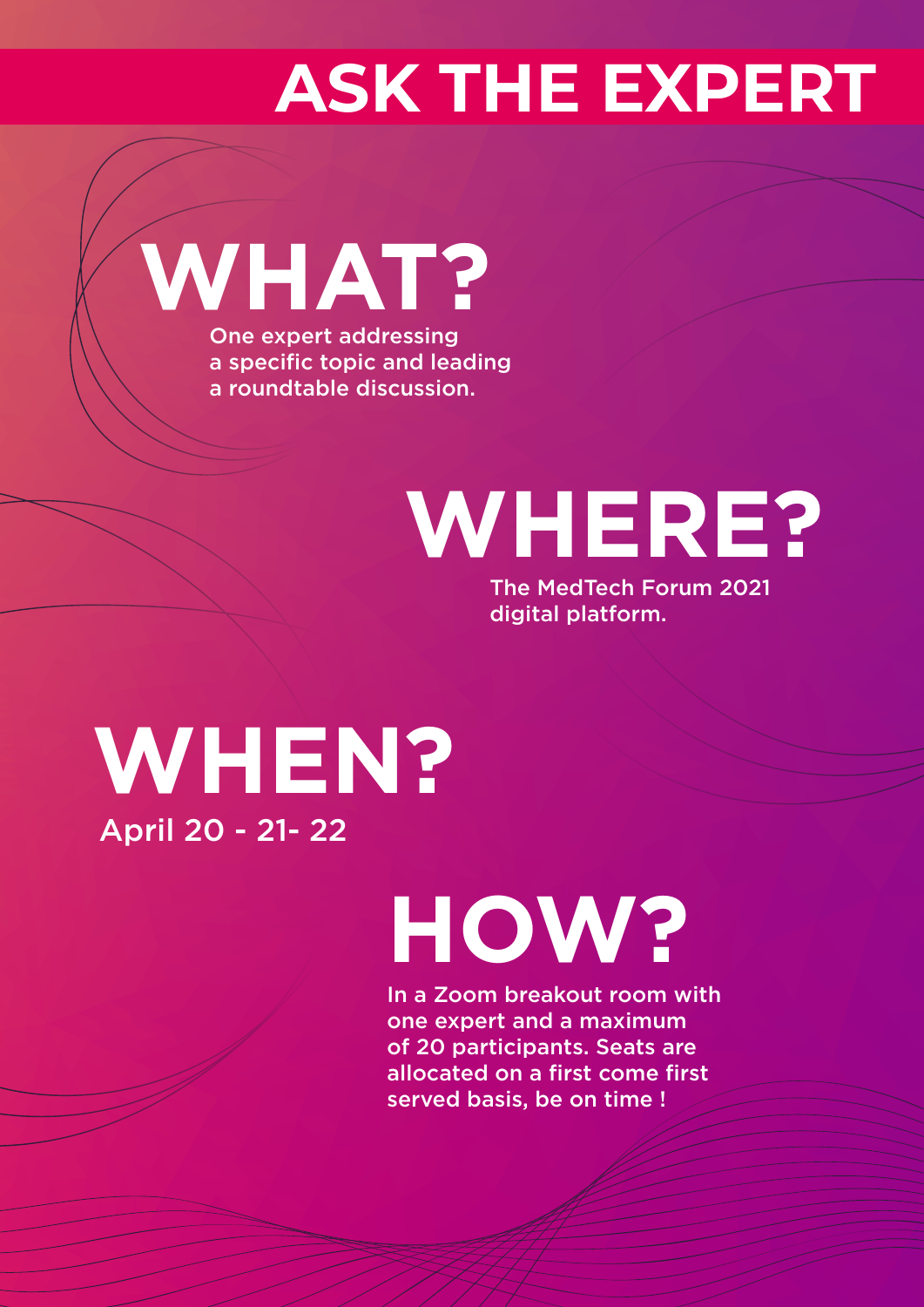## TUESDAY 20 APRIL

#### 14:30-15:20 **THE SIX MILLION DOLLAR SALES REP IS BECOMING A REALITY IN MEDTECH - NEXT-GENERATION COMMERCIAL MODEL DESIGN**

#### Sponsored by BOSTON CONSULTING GROUP

Building on Boston Consulting Group's prior session, this will be an opportunity to interact with BCG's experts. They will share their hands-on experience in designing and deploying next-generation commercial models and related pitfalls to avoid. The focus will be on providing more color on BCG's recommended six-step approach, exploring concrete use cases along the customer journey and sharing insights on how to build the required data management platforms, tech stack, and digital capabilities in parallel.

#### **Speakers:**

- Götz GERECKE (Managing Director & Senior Partner, Boston Consulting Group (BCG))
- Basir MUSTAGHNI (Managing Director & Partner, Boston Consulting Group (BCG))

#### 15:30-16:20 **ENGINEERED TO CURE: USING COLLABORATIVE MODELING AND SIMULATION TO DEVELOP SAFE AND EFFECTIVE MEDICAL DEVICES**

#### Sponsored by DASSAULT SYSTEMES

Learn how medical device designers and engineers can rapidly explore the design space, virtually test promising designs in real world usage scenarios, and validate optimal designs against product requirements and business objectives, while reducing their reliance on expensive and time-consuming physical, animal, and human testing.

#### **Speaker:**

• Karl D'SOUZA (Director, Life Sciences Industry Solution, Dassault Systemes)

#### 15:30-16:20 **MANAGING INTERACTIONS WITH HEALTHCARE ORGANIZATIONS & INSTITUTIONS IN AN ETHICAL, TRANSPARENT MANNER**

#### Sponsored by IQVIA

It's been more than three years since MedTech Europe's member companies phased out "direct sponsorship" of healthcare professionals to third-party organized conferences. Since then, the industry must take a closer look at the efficacy and compliance of their relationships with HCOs. Join IQVIA Commercial Compliance for an open forum discussion on:

How to design an effective grants management program

Insights into managing the compliance nuances of product training & education initiatives

New technologies with embedded Fair Market Value and business controls that automate the grants management and HCP engagement lifecycle

And strategies for meeting disclosure requirements that eliminate administrative tasks and free you to focus on the bigger picture

The MedTech Forum

#### **Speaker:**

- Mario PROHASKY (Principal, IQVIA)
- Mary FAULKNER (Program Manager, IQVIA)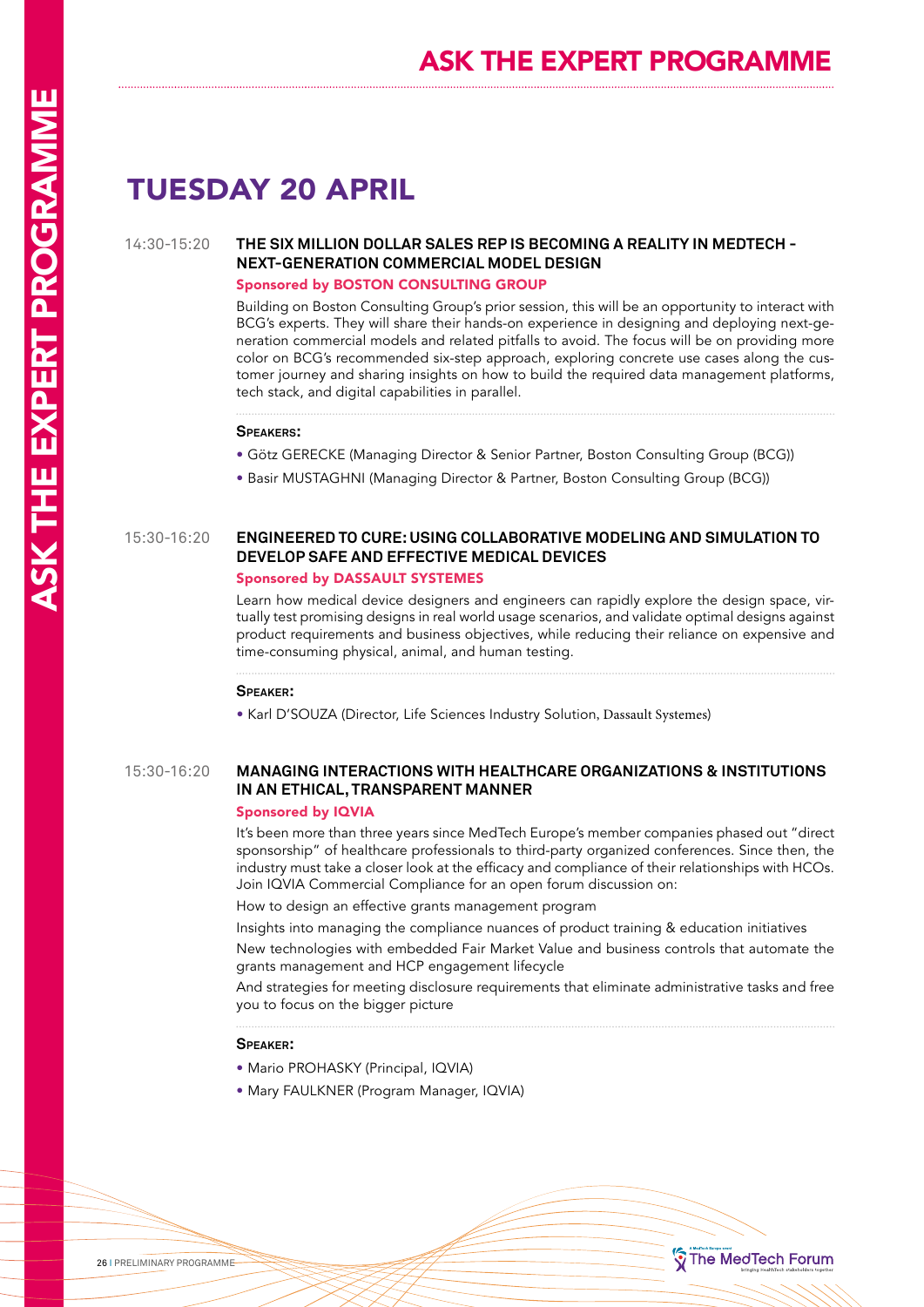## ASK THE EXPERT PROGRAMME

## WEDNESDAY 21 APRIL

#### 13:00-13:50 **DIGITALLY ASSISTED SURGERY: HOW 3D IMAGING RECONSTRUCTION CAN HELP SURGEONS CREATE A CLEAR ROADMAP FOR SURGERY?**

#### Sponsored by JOHNSON&JOHNSON

How is digital transforming surgery? 3D imaging reconstruction helps surgeons create a clear roadmap for surgery with the ability to plan pre-operatively and the flexibility to reference intraoperatively. Ask the Expert, Prof. Luc Soler, all you ever wanted to know about the value of 3D imaging reconstructions in preoperative planning.

#### **Speakers:**

- Mirgen JAKU (EMEA Lead Digital Surgery, Ethicon)
- Luc SOLER (Founder and Presiden, Visible Patient)

#### 15:00-15:50 **HEALTHY IP MANAGEMENT**

#### Sponsored by Deloitte

Patent statistics show the continued relevance of IP protection as incentive for innovation, with MedTech heading the 2020 statistics. ?Patent landscaping can identify emerging technologies and reveal disruptive new players in a particular field. The insights provide a basis for orienting innovation activities and setting up technology partnerships.?However, extra cost pressure due to the pandemic will require IP organizations to join efforts in lowering budgets. Instead of choosing for a reduction of the IP portfolio, it may be worth to consider other options that allow resource savings while safeguarding future value creation from IP.

#### **Speakers:**

- Meredith VAN DOOREN (Director in Innovation Incentives and IP, Deloitte)
- Ingrid BAELE (Director IP Advisory, Deloitte)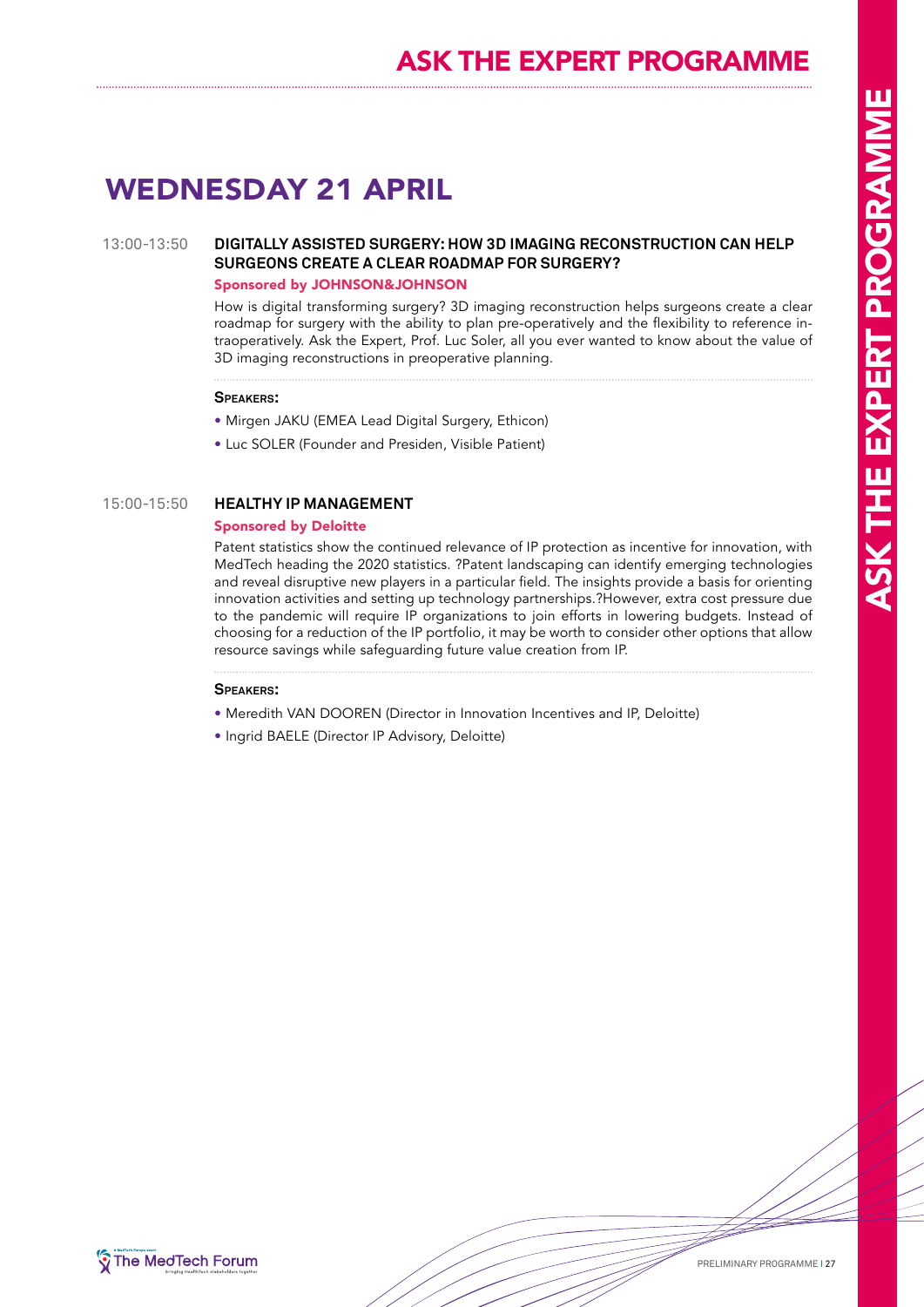## WEDNESDAY 21 APRIL

#### 16:00-16:50 **THE SIX MILLION DOLLAR SALES REP IS BECOMING A REALITY IN MEDTECH - DATA ANALYTICS TO UNLOCK SALES TEAMS' FULL POTENTIAL**

#### Sponsored by BOSTON CONSULTING GROUP

Enabling sales teams through user-centric data and insights is a challenge many medtech companies face today. In this interactive and hands-on session, Boston Consulting Group will dive into practical examples and provide an outline into how these insights can be generated.

#### **Speakers:**

- Götz GERECKE (Managing Director & Senior Partner, Boston Consulting Group (BCG))
- Axel GRIEWEL (Associate Director, BCG Platinion)

#### 16:00-16:50 **INFO SHARING - WHERE DO I START AND HOW DO I GET THE APPROVAL TO DO THIS?**

#### Sponsored by H-ISAC

When done properly, information sharing programs produce significant advantages for organizations. But how do you even get started? And how do you maximize the value for your company? This session will cover guidelines and best practices for efficient and effective information sharing. It will address the real and perceived information sharing barriers which are caused by laws, regulations, corporate policies and (lack of) management support. You will learn about the benefits of information sharing and how to work through common obstacles to create an effective information sharing program inside your organization. We will review basic case studies to provide examples of what beginning information sharing looks like. Attendees will also receive a template that can be used to develop a customized Information Sharing Best Practices Guide for your own organization

#### **Speaker:**

• Errol WEISS (Chief Security Officer, H-Isac)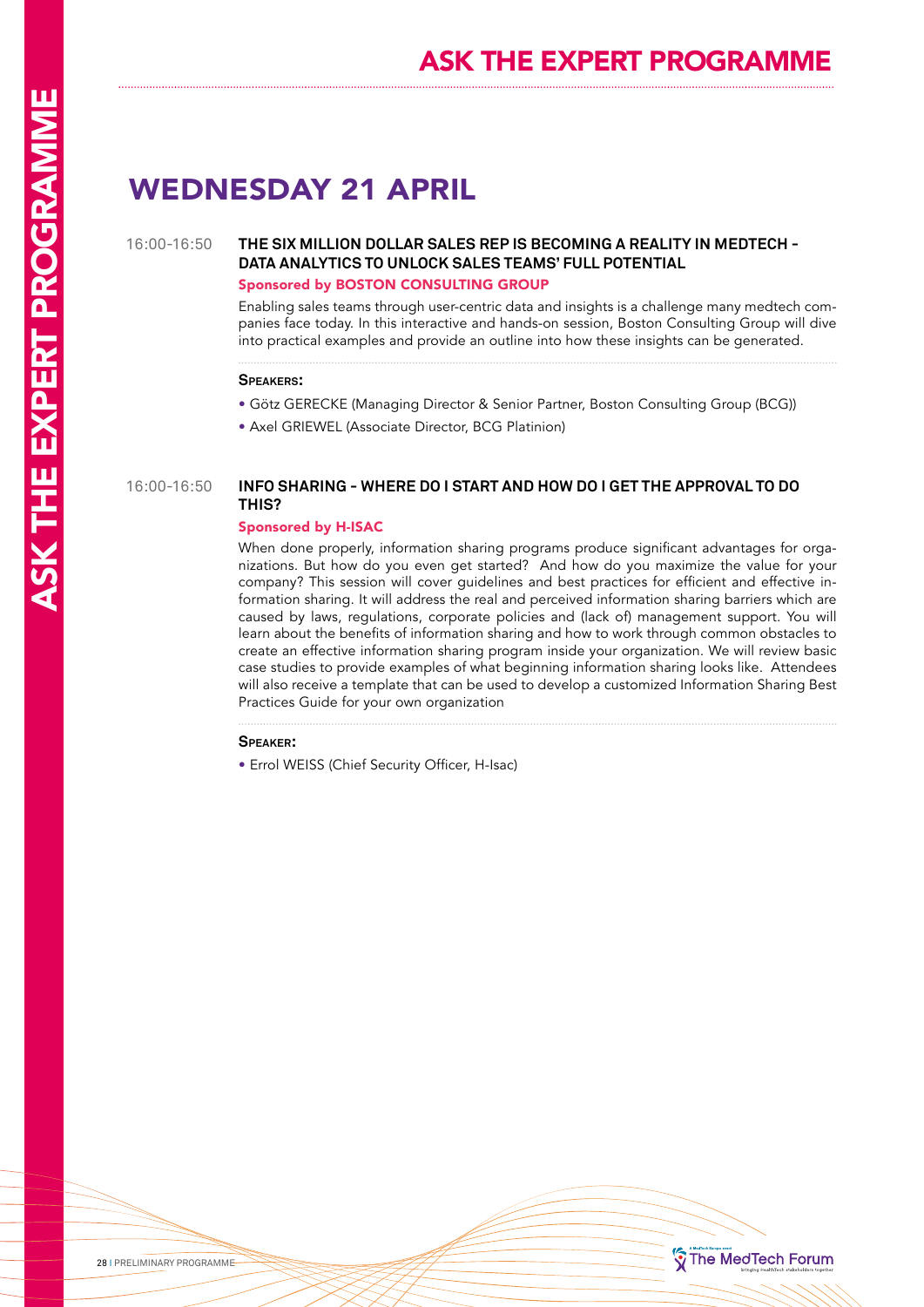## ASK THE EXPERT PROGRAMME

## THURSDAY 22 APRIL

#### 14:00-14:50 **OMNICHANNEL ENGAGEMENT IN MEDTECH: THE TIME HAS COME**

#### Sponsored by McKinsey&Company

Building on McKinsey's previous plenary, we will have our experts, with real world experience in shaping omnichannel and advanced analytics-led commercial transformations in medtech, join us in this interactive session. The focus will be on sharing examples, lessons learned, pitfalls to avoid and practical first steps to take.

#### **Speaker:**

- Christian ZERBI (Partner, McKinsey)
- Bjorn ALBRECHT (Partner, McKinsey)

#### 15:00-15:50 **UNLOCKING THE POWER OF BIG DATA RESEARCH IN PRACTICE** Sponsored by ResMed

#### **Speaker:**

• Jean-Louis PEPIN (Pulmonologist, Grenoble Alpes University Hospital)

#### 16:00-16:50 **EU MDR ENTRY INTO APPLICATION AND THE INTERNATIONAL PERSPECTIVE** Sponsored by JOHNSON&JOHNSON

The MDR entry into application heralds a new era of device regulation for the EU and for the countries that recognize CE marks. Ask the Expert, Peter Schroeer, your hot topics on regulatory and international perspectives.

#### **Speaker:**

• Peter SCHROEER (VP Regulatory Affairs EMEAC, Johnson & amp; Johnson Medical Devices)

#### 16:00-16:50 **HORIZON EUROPE (2021-2027) FUNDING OPPORTUNITIES FOR RESEARCH & IN-NOVATION, INCLUDING PPP HEALTH INNOVATION**

#### **Speaker:**

• Patrick BOISSEAU (Director General, Strategic Initiatives, MedTech Europe)



PRELIMINARY PROGRAMME I 29